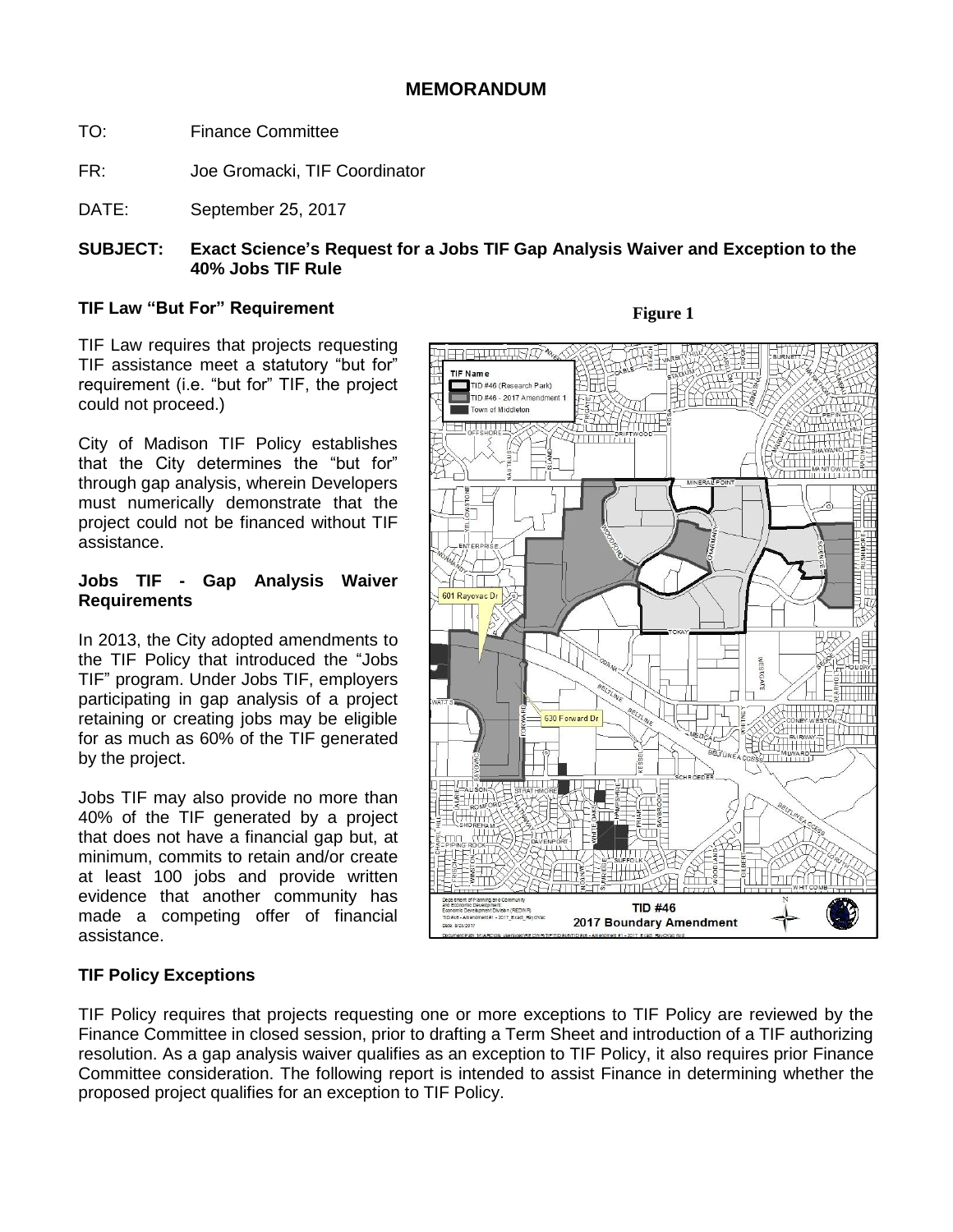#### **Rayovac Site Background**

In 1984, the City of Madison created TID #13 to fund the \$2.6M purchase of 49 acres of vacant land located on the West Beltline Highway. The City sold the parcel to Rayovac for approximately \$274,000 (a land cost write-down of approximately \$2.3M) for the development of its headquarters. The public purpose of the City's investment was the retention of 1,200 jobs.

TID #13 recovered the cost of the land write-down in 2002, when the district was closed. Rayovac was subsequently purchased by Spectrum Brands, which over time, reduced the Madison staff. In 2013, Spectrum relocated more than 500 remaining employees to a new headquarters in the City of Middleton. The City of Middleton provided a TIF write-down to Livesey Development in the amount of \$4.2M to facilitate the relocation. The Rayovac property has been vacant since that relocation. The TIF request submitted by Developer and described below proposes to occupy and develop the Rayovac property.

## **Project Description**

CG Growth, LLC ("Developer"), a real estate holding company of Exact Sciences Corporation submitted a Jobs TIF Application on August 18, 2017 requesting \$2.5M of Jobs TIF assistance representing 55% of the TIF generated by the project.

Developer requested that the application be considered for the following exceptions: 1) a Jobs TIF Gap Analysis Waiver; and 2) to exceed the 40% of TIF allowable with a Jobs TIF Gap Analysis Waiver.

The project is located at 601 Rayovac Drive in the proposed boundary amendment to Tax Incremental District

(TID) #46 (Figure 1). The TID amendment is anticipated for approval on September 19, 2017. The site was previously occupied by Spectrum Brands (previously Rayovac) which vacated the property in 2013 (see background below).

Developer proposes to purchase and renovate the 157,000 square feet vacant Spectrum Brands office and construct a new 137,000 square foot laboratory at an estimated cost of \$57.3M (Figure 2). Developer has committed to the creation and/or retention of 250 jobs.

#### **Proposed TID #46 Amendment**

In 2015, the City of Madison created TID #46 adjacent to the Rayovac site but including the UW Research Park. The City of Madison is currently considering an amendment to the boundary and project plan for TID #46 that includes the Rayovac property. Common Council final consideration of the proposed TID amendment is anticipated on September 19, 2017.

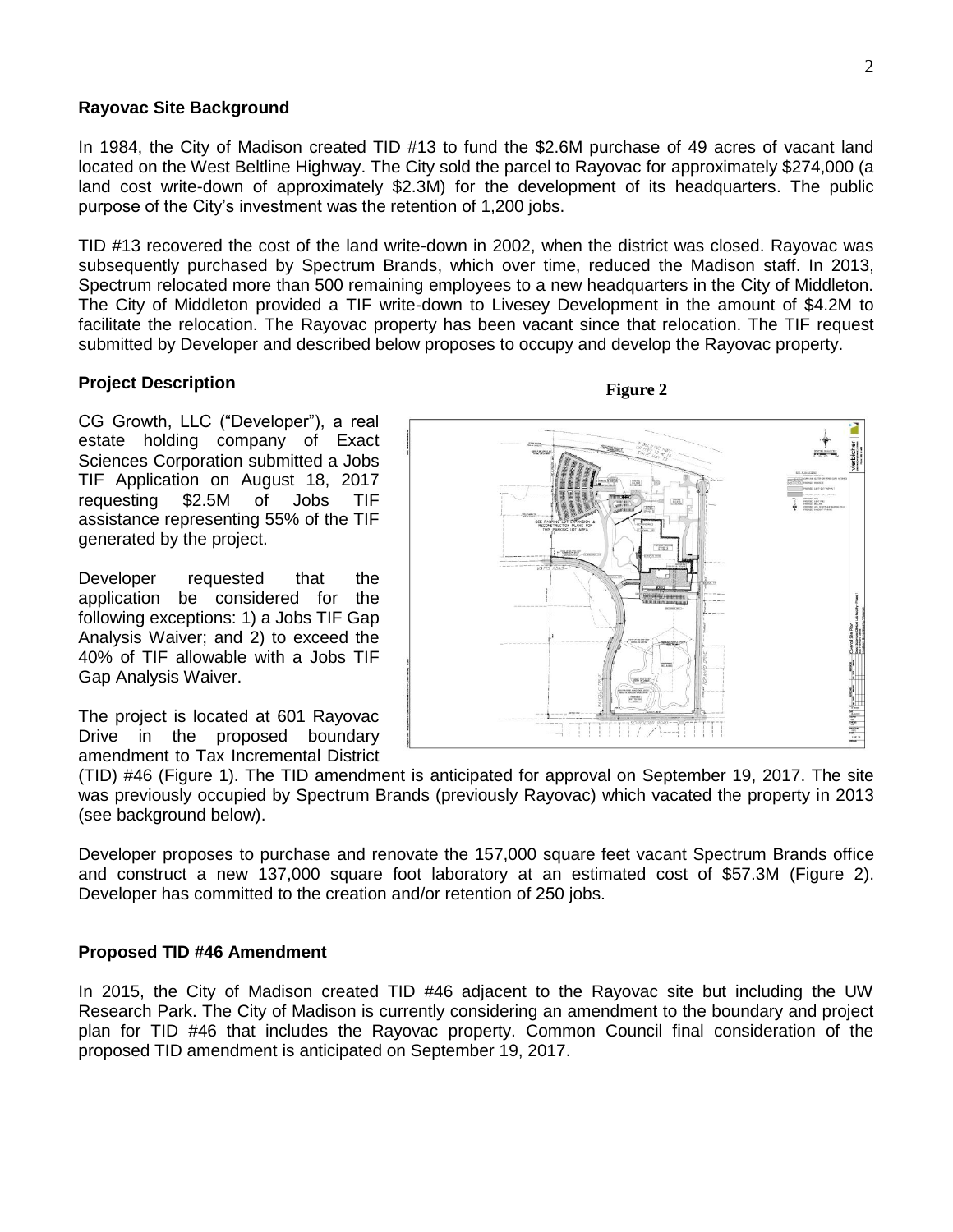#### **TIF Report**

The following TIF Report is provided in compliance with Section 3.1 (8) of TIF Goals, Objectives and Process and Section 1 (9) of TIF Loan Underwriting Policy, adopted by the Common Council on February 25, 2014:

| (a) Amount Requested by Developer                                                                                                        | \$2,500,000 (55% of TIF)                                |  |  |
|------------------------------------------------------------------------------------------------------------------------------------------|---------------------------------------------------------|--|--|
| (b) Type of Project                                                                                                                      | <b>Jobs TIF</b>                                         |  |  |
| (c) Analysis Method                                                                                                                      | <b>None. Gap Analysis Waiver Requested</b>              |  |  |
| (d) Tax Credits:                                                                                                                         | None.                                                   |  |  |
| (e) Estimated Assessed Value and Tax Increments:                                                                                         |                                                         |  |  |
| <b>Estimated Value</b><br><b>Total Estimated Tax Increments</b><br>Average Annual Tax Increment<br><b>Total TIF Generated by Project</b> | \$32,588,000<br>\$8,896,000<br>\$600,000<br>\$4,531,000 |  |  |

#### (f) TID #46 Condition:

 $\overline{a}$ 

TID #46 was created in 2015 as a 20-year mixed-use TID. At its creation, the TID 46 Project Plan authorized approximately \$6.3M of expenditures. As of the most recent audit dated December 31, 2016, TID #46 has not generated positive tax increment. TID #46 has approximately \$27,812 of outstanding debts. It is typical of newly-created districts, such as TID #46, to generate insufficient tax increment in the early years to meet its debt service obligations. Generally, tax increments from TIF generator projects begin to flow into the district in small amounts in the first 2-3 years and then reach full potential in about 4-5 years after its creation.

Jobs TIF Eligible at 40% (w/ Gap Analysis Waiver) **\$1,812,000**

On March 21, 2017 the Common Council adopted RES 17-00250 authorizing a \$1.89M TIF Loan, representing 40% of the TIF, to Epicentre, Inc. to construct a corporate headquarters at 6102 Odana Road (also in the TID #46 Boundary and Plan amendment) and retain 100 jobs over five years. Disbursement of the loan is contingent upon approval of an amendment to TID#46, anticipated in September 2017. The Epicentre project is forecasted to generate approximately \$600,000 per year beginning in 2022, fully recovering the expenditure in about 6 years.

| Year Created                                    | 2015        |
|-------------------------------------------------|-------------|
| Years to Recover Cost                           | 20 yrs      |
| Avg. Annual TID Increment (To Date)             | \$0         |
| <b>Unrecovered Cost</b>                         | \$27,812    |
| Projected - Epicentre Loan <sup>1</sup>         |             |
| Unrecovered Cost - Epicentre TIF Loan           | \$1,890,000 |
| Estimated Tax Increment - Epicentre (Year 5)    | \$600,000   |
| <b>Estimated Cost Recovery To Date</b>          | 6 yrs       |
| Projected - Proposed Exact Sciences Loan        |             |
| Unrecovered Cost - Proposed Exact Sciences Loan | \$2,500,000 |

<sup>1</sup> This assumes the Epicentre receives a \$1.89M loan and generates incremental revenue peaking at approximately \$600,000 in year five of the TIF loan.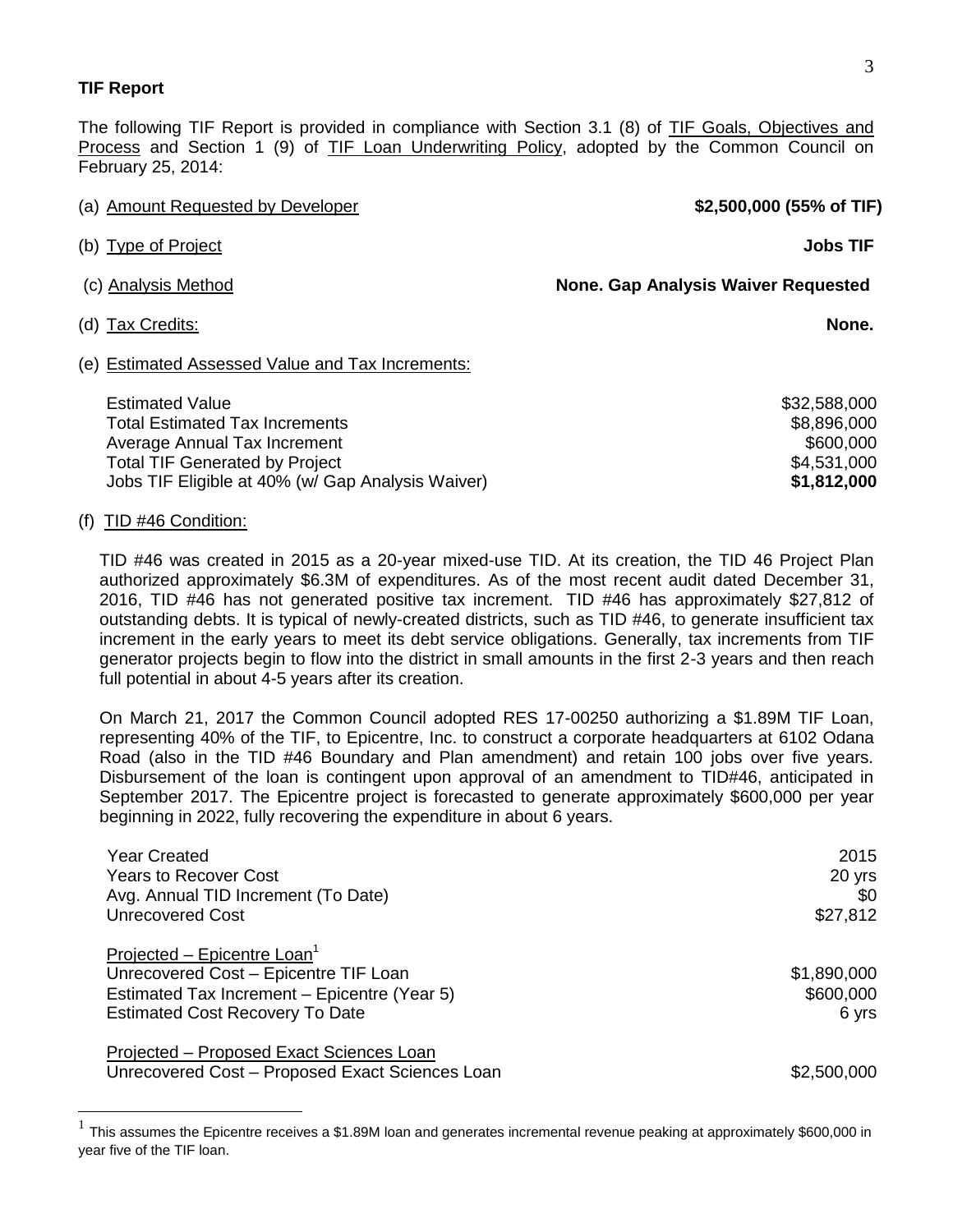Estimated Tax Increment – Exact Sciences (Year 5) 600,000 600,000 Estimated Cost Recovery With New Project 6 yrs<sup>2</sup> 6 yrs<sup>2</sup>

#### **(g) TIF Policy Compliance**

**Proposed Job Creation and/or Retention**—Developer indicates 125 jobs will retained and created in Year 1, with additional jobs created over five years, however actual job creation commitments are in the process of verification.

**Evidence of Competing Financial Bid—**Developer attached a Wisconsin State Journal article dated August 15, 2017 that discusses Exact Sciences' expansion plans and its development options between Madison and an undisclosed City of Fitchburg location. Fitchburg offered no detail as to any commitment of financial assistance other than a willingness to consider TIF assistance. The Developer has also submitted a letter which intends to detail the state of negotiations for a site in Fitchburg which was received late on September 8, 2017. TIF Staff could not independently confirm the details at the time of this report.

#### **(h) Other Applicable**

## **(i) Amount of TIF to Be Considered**

| TIF Eligible w/ Gap Analysis Waiver | \$1,812,000 | 40% of TIF |
|-------------------------------------|-------------|------------|
| TIF Requested                       | \$2,500,000 | 55% of TIF |

- **(j) Developer's TIF Goals Statement—** TIF Policy requires that Developer provide a statement **(See Figure 3 on Page 5)** as to how the project addresses the following TIF Policy Goals:
	- 1) Per Sections 1 and 3.4 of "TIF Goals, Objectives and Process", how does the Project meet City and TID's goals?
		- a. Grows the City's property tax base
		- b. Fosters the creation and retention of family-supporting jobs
		- c. Encourages the re-use of obsolete or deteriorating property
		- d. Encourages urban in-fill projects that increase density consistent with the City's Comprehensive Plan
		- e. Assists in the revitalization of historic, architecturally significant or deteriorated buildings or enhancement of historic districts.
		- f. Creates a range of housing types, specifically encouraging affordable housing
		- g. Funds public improvements that enhance development potential and improve City's infrastructure
		- h. Promotes superior design, building materials and sustainability features
		- i. Reserves sufficient increment for public infrastructure in both TID Project Plan and TIF underwriting

<sup>2</sup> This assumes Exact Science receives its requested \$2.5M loan and generates incremental revenue peaking at approximately \$600,000 in 2022.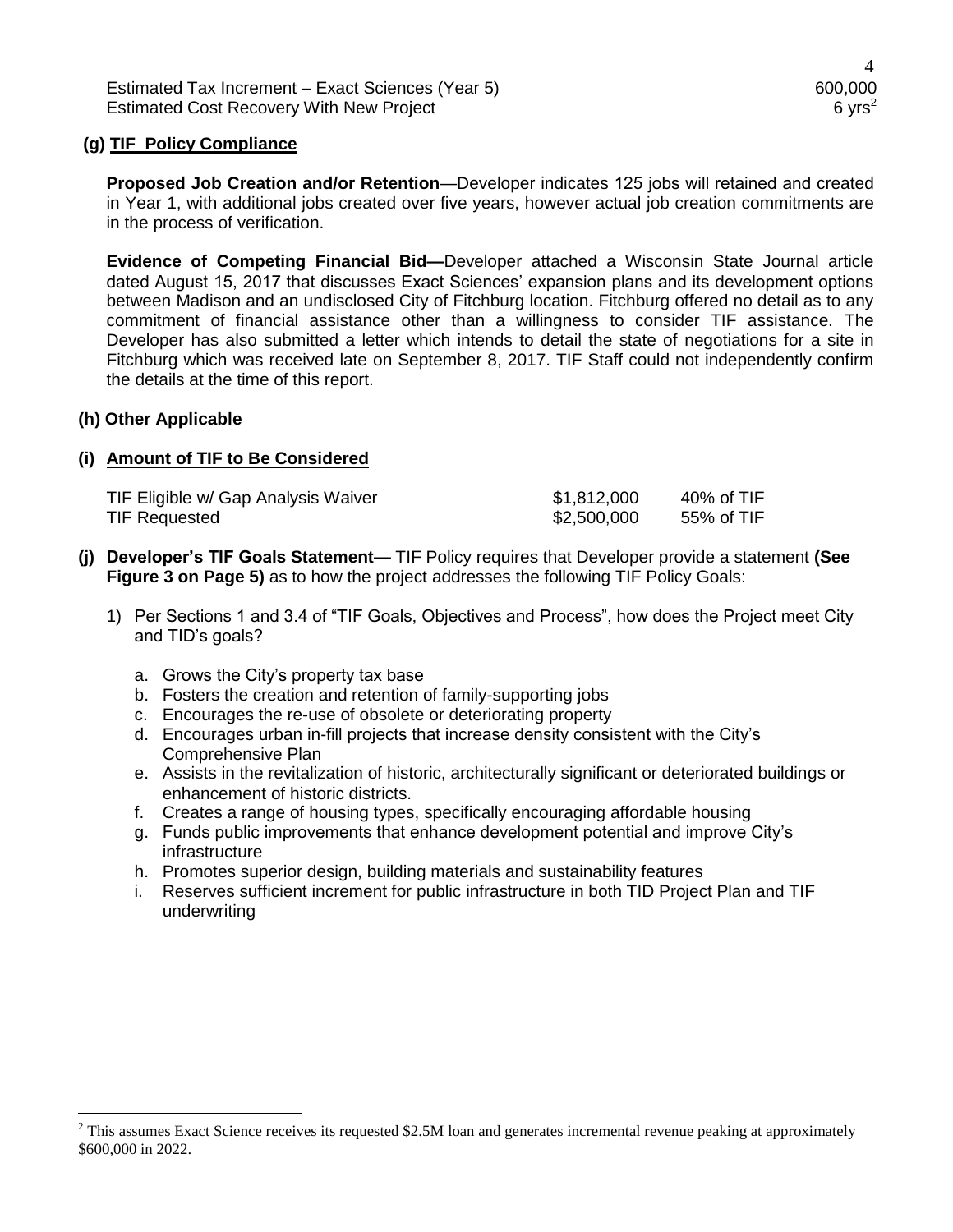## **Figure 3**

#### **Jobs Project TIF Application**

#### **CG Growth LLC**

8 18 2017

#### **TIF Policy Goal Statement**

- 1. The project will result in an incremental \$27 million of property tax base.
- 2. The project will foster the retention of family-supporting jobs. All of the retained/created jobs enumerated in the application are at family-sustaining levels. There will be a diverse range of jobs and pay scales, with initial jobs projected to pay between \$15.00 per hour to \$100,000 per vear.
- The project w will re-use obsolete property. The 157,000 square foot former Rayovac office 3. building has is not built to current Class A market standards and has been vacant for over 3.5 years. The first floor will be completely renovated by the existing owner/landlord (this is a separate project whose costs are not included in project cost in the application), and Exact Sciences plans to substantially renovate the office building over the next five years following acquisition of the property and construction of the clinical lab project.
- 4. The project is urban infill. The project will add 137,000 square foot clinical lab to the campus.
- 5. The project will revitalize the former office building and the campus, which will benefit from upgraded parking lots, landscaping, a new pedestrian walkway connecting Watts Road to the front door of the office building, and outdoor amenity spaces.
- 6. NA
- 7. The following public improvements will enhance the development potential of the site:
	- a. Sidewalk on Watts Rd / Rayovac Drive (from the west driveway to the western property boundary)
	- b. Sidewalk on Forward Drive (from the existing sidewalk north as determined by the City Engineer) - deferred until Phase 2/Demo/Parking Lot construction
	- Storm sewer discharging from public streets to the proposed basin as required per the  $\mathbf{C}$ new storm basin design
	- d. Storm basin (private but must accommodate public drainage)
- 8. The project will promote superior design through the use of quality building materials and sustainability features. The design will take advantage of the storm ponds as curvilinear, landscaped water features, that will be linked to the rest of the campus through a network of pedestrian walkways. Onsite amenities will include an outdoor patio area and ample bicycle parking. The building will maximize natural daylighting to the extent possible, and the project team is seeking a LEED Gold designation in recognition of a host of green design features that will be incorporated in the project. The design has received very positive preliminary feedback from the Urban Design Commission in two informational presentations.
- 9. The project will reserve sufficient increment for public infrastructure.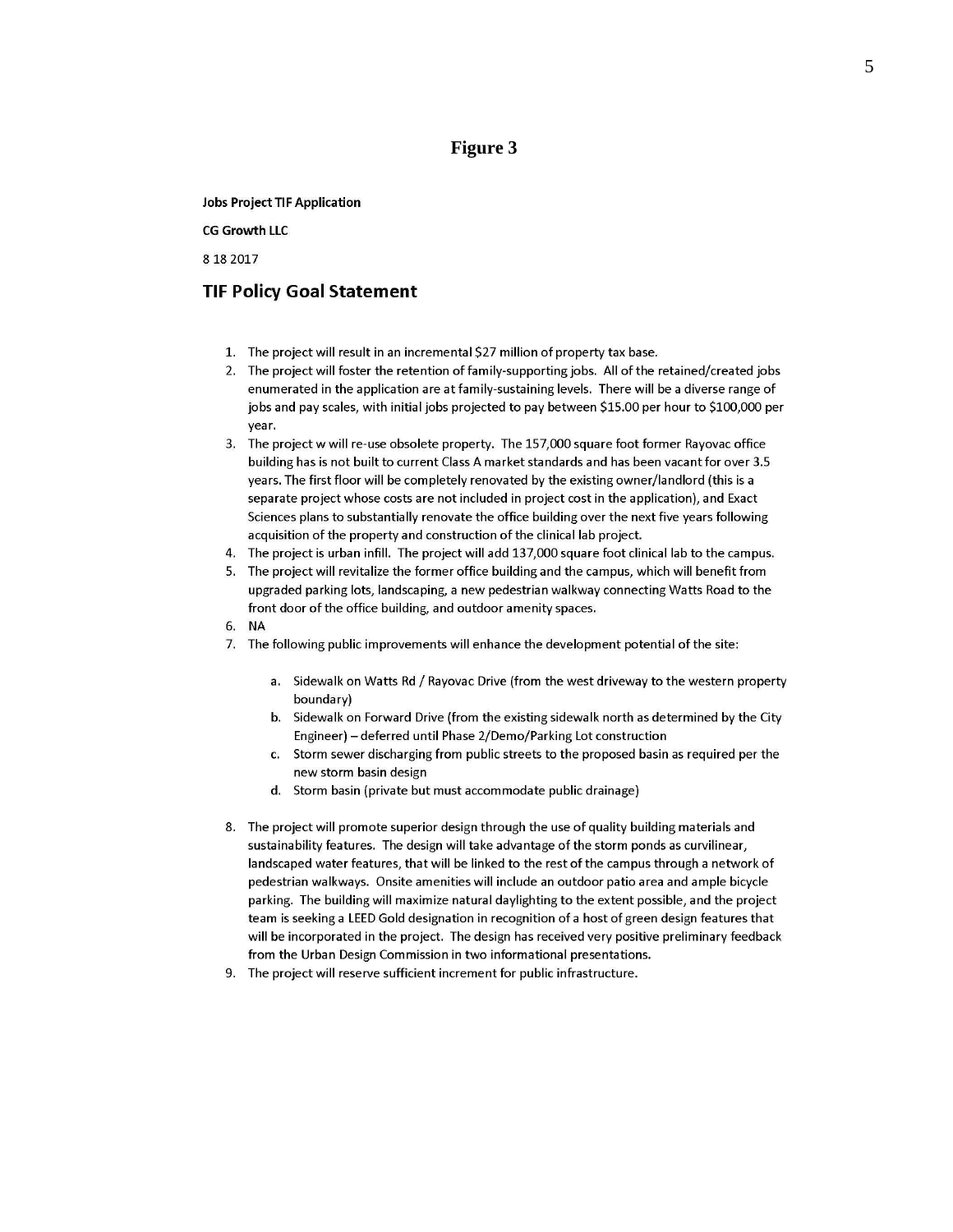#### **(k) TIF Policy Exceptions**

**Gap Analysis Waiver—**Developer requests Gap Analysis Waiver based upon job retention/creation criteria.

**40% Gap Analysis Waiver Cap**—Developer requests \$2.5M or 55% of TIF. No more than 40% of the TIF generated by a project receiving a Gap Analysis Waiver shall be provided to the project without prior authorization of the Finance Committee.

#### **(l) Known Labor Agreement, Law Violations None Indicated By Developer.**

#### **Staff Comments:**

Developer cites two criteria for its eligibility for a Gap Analysis Waiver:

- **1) Retention and/or creation of approximately 250 jobs over five years.** When verified, this would meet the first eligibility standard for a Gap Analysis Waiver. Job retention/creation will be memorialized in the authorizing resolution.
- **2) Evidence of a competing financial offer from another community.** This is the second eligibility standard for a Gap Analysis Waiver. As evidence, Developer submitted a Wisconsin State Journal article referencing Fitchburg's interest in considering TIF assistance to Exact Science, and the letter noted in (g) above, as evidence that it is considering bids from other communities. TIF Policy states that the City "will give greater consideration to applicants that provide documented proof of such bids." The evidence submitted is not objective proof of bids.

In addition, TIF staff suggests that the following risk factors for this project should be considered:

- **1) Historically Unprofitable, Undiversified Product Line.** Though currently popular with some Wall Street investors, the Employer is historically unprofitable and produces only one product in a highlycompetitive medical technology industry. In a casual search, TIF staff found about an equal amount of investor reports recommending stock purchase in Exact Sciences as those urging caution. The company has financed losses among its investors, indicating investor commitment. However, this does not guaranty that such commitment would continue if losses continue. A City of Madison TIF investment in this project would qualify as high risk as compared to other TIF projects.
- **2) Stock Market Uncertainty.** In 2015, Exact Sciences withdrew from a large scale expansion project Downtown, with a \$12M TIF investment, when stock prices declined due to the company's failure to secure insurance approval. Though currently appearing to be on a slight stock value upswing, and the insurance approval has been obtained, the company's current condition does not predict whether a positive trend will continue over the life of the proposed TIF assistance.
- **3) City's Subordinated Financial Security.** The City of Madison has not traditionally invested TIF funds in publicly-traded companies with this high level of risk. Typically this level of risk would be more appropriate for a venture capital firm that has significant security, operating control and a portfolio of other investments that could mitigate risk, rather than a municipality, which in this case would be a subordinated lender.
- **4) Corporate Guaranty.** As a corporate guaranty of jobs and tax increment is offered by Developer, keep in mind that such a guaranty's efficacy is largely dependent upon the company's performance in the marketplace.
- **5) Lack of Financial Cushion TID #46.** TID #46 does not yet have an increment cushion or a TIF generator that might provide cushion in the event of a loss. In the event that increments are insufficient and the corporate guaranty unavailable, the shortfall would be absorbed by the City.